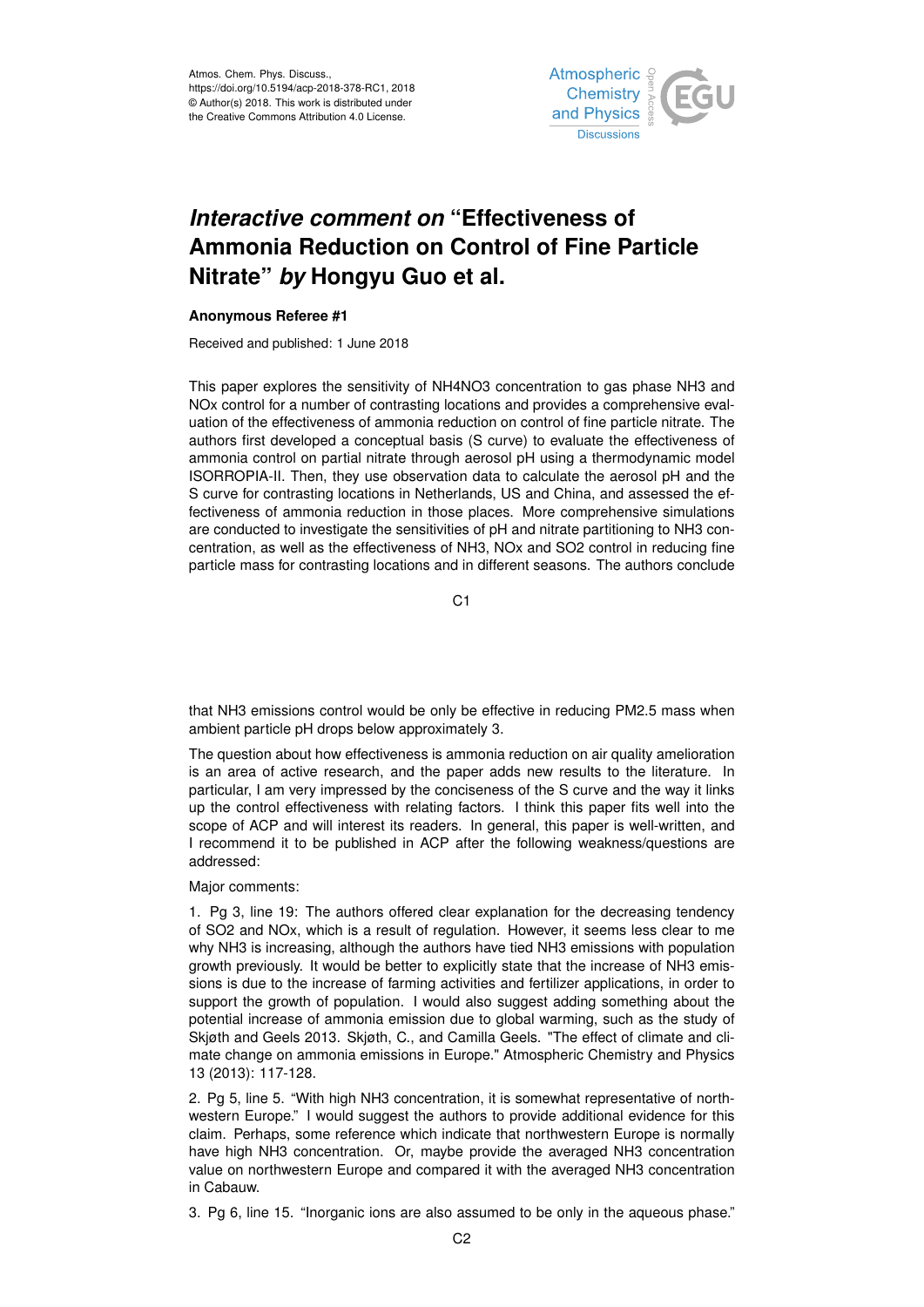Does the model assume that all aerosol species are in the aqueous phase or it also consider some of the species in solid state? Please clarify.

4. Pg 6, line 29. Other studies show that existence of organic phase could also impact the NH3 and NO3 partition as some SOA could react with NH3 and reduce the NH3 concentration. Add comments.

Zhu, S., Horne, J.R., Montoya-Aguilera, J., Hinks, M.L., Nizkorodov, S.A. and Dabdub, D., Modeling reactive ammonia uptake by secondary organic aerosol in CMAQ: application to continental US.

5. Pg 7, line 4-5. The authors used two "discussed below" in this sentence. It would be better to give the exact section or location of the discussion instead. Does it refer to the first paragraph of 2.3?

Actually, there is research showing that different mixing assumption could have significant impact on NO3- and NH4+ partition, especially on NO3-:

Zhu, S., Sartelet, K., Zhang, Y. and Nenes, A., 2016. ThreeâȦ Rdimensional modeling of the mixing state of particles over Greater Paris. Journal of Geophysical Research: Atmospheres, 121(10), pp.5930-5947.

6. P11, line 15. The authors should provide more details regarding to the nature of "particle artifacts in the gas collection system" that is affecting the measurement of HNO3 and HCl.

7. Pg 17, line 19. Since the calculations are based on site measurement in this study, does it suggest that the pH calculated here is closer to the reality than the one calculated by Pozzer et al., (2017). Or, on the other hand, is it possible that the measurements site is not representative enough for the larger domain used in the global model calculation due to its coarse resolution? Are there any regional simulation results that is consistent with the pH prediction presented here?

8. Pg 18, line 13-14. This conclusion looks not very convincing to me. Since the particle

## C3

composition is so different between SE US and NE US, the author should justify how the SE US could be a representative case for the eastern US in the summer, and how the NE US could be representative case for the eastern US in the winter before drawing such a conclusion. Or latest explain the cause of such a high sulfate composition (76%) in the SE US case.

Minor Comments:

Pg 5, line 13, the word "alternatively" here is confusing. Do you mean it is the first hour measurement is for PM1 and the next hour will be for PM2.5? In that case the measurement interval will be 2 hours for either PM1 or PM2.5, is that the case? Please clarify.

Pg 7, line 9. "In Cabauw, it has been reported . . ."Could reference be provided for this report?

Pg 7, line 25. It would be better to specify the "coarse mode salts" that HNO3 evolved into.

Pg 9, line 14. "0.987x10-14 is a unit conversion factor" I would better to specify which units are being converted with this factor.

Pg 10, line 3. Could the authors be more specific on how the "approximately 0.6" nonideality shifts are calculated? Or provide a reference S curve without the non-ideality effect?

P11, line 17. Could the authors provide the references for those "previous studies" mentioned here?

P12, line 2. Could the authors provide the exact hour ranges used in this study to define "night" and "daytime"?

Pg 12, line 13. I found it confusing that the authors keep changing between "NE US" and "WINTER" for the Guo et al., (2016) case, for example, "WINTER" is used in Figure